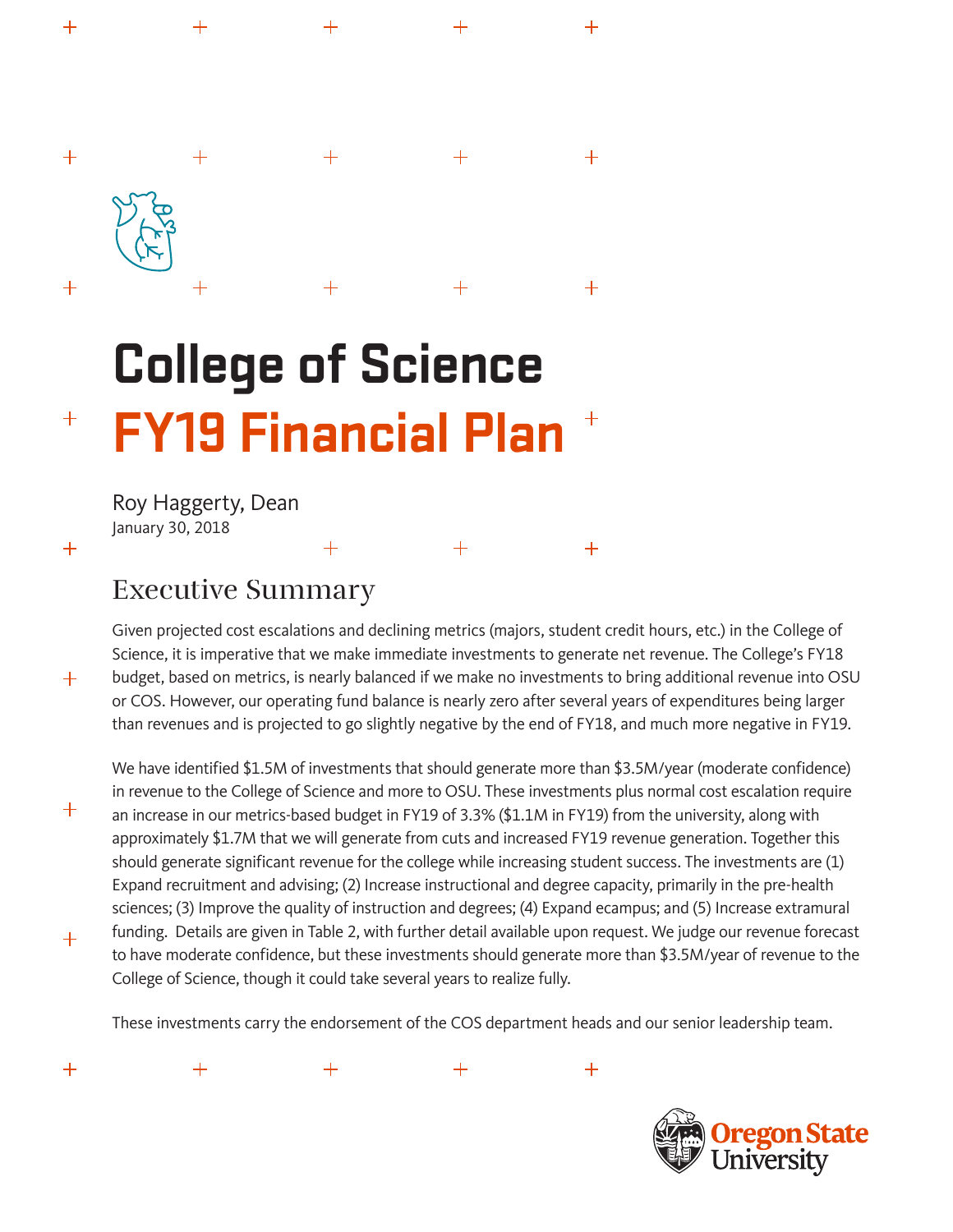An increase of 3.3% (\$1.1M) in the metrics-based budget may require non-recurring bridge funding, but the amount is uncertain. Our current projections of cost escalation are \$1.6M/year, and projections from the Budget Office for the FY19 budget model indicate a decrease in the metrics-based budget of approximately \$1.6M/year. Taking these at face value along with our increased FY19 revenue generation and cuts, COS would need bridge funding of \$2.65M in FY19 and a similar amount in FY20 (potentially plus cost escalation). This would then ramp down over 2-3 years in FY21-23. Of course, if our metrics in FY18 are better, or if the FY19 budget model is more favorable, then the requested bridge funding will be lower.

Lastly, the Appendix presents a study of the size (as a proxy for budget) of the OSU College of Science, relative to OSU as a whole, that is required to meet our mission. Our conclusion is that COS is undersized by between 8 and 50% relative to OSU as a whole. We acknowledge that some other units are undersized as well, but ask that we work together on the budget model to return COS to fiscal health while maintaining health in other units.

# Science's Strategic Landscape: Opportunities & Threats

The College of Science FY19 Financial Plan takes into account the opportunities and threats facing COS as we approach FY19. COS serves a large portion of OSU students with high quality STEM courses. Science and nonscience majors alike benefit from the high impact courses that satisfy Baccalaureate Core Course and other degree requirements. This document shows how investment in COS presents a tremendous opportunity to enhance the educational experience for all OSU students. Conversely, a lack of investment is a threat to the whole university that could reduce student success and damage our reputation and rankings.

## **Opportunities**

**There is a large clientele for COS courses and majors**, both within the university and externally in a broader population of prospective students. For example, Science coursework is critical to Engineering, which generates 25% of our SCH. Science degrees are societally important and lead to high-paying jobs, with many resulting in average salaries beyond \$100K by mid-career<sup>1</sup>. Even more importantly, Science research is critical to growing Oregon's economy and well-being.

**Demand for online education will grow, particularly among prospective students who cannot come to a campus.** COS offers courses and degrees to help these students, and must position itself online with relevant, high-quality offerings.

**We have the opportunity to significantly grow our philanthropic base**. COS has ~28,000 living alumni, several thousand of whom have significant financial capacity. OSU is launching a new capital campaign soon, we have excellent students and faculty, and we have a great story to tell.

**Science is central to OSU's overarching goals of healthy people, living on a healthy planet, in a healthy economy.** We have strategic opportunities to build distinction in marine science, sustainable materials science, biohealth science, and data science.

<sup>1</sup> https://www.payscale.com/college-salary-report/majors-that-pay-you-back/bachelors?page=33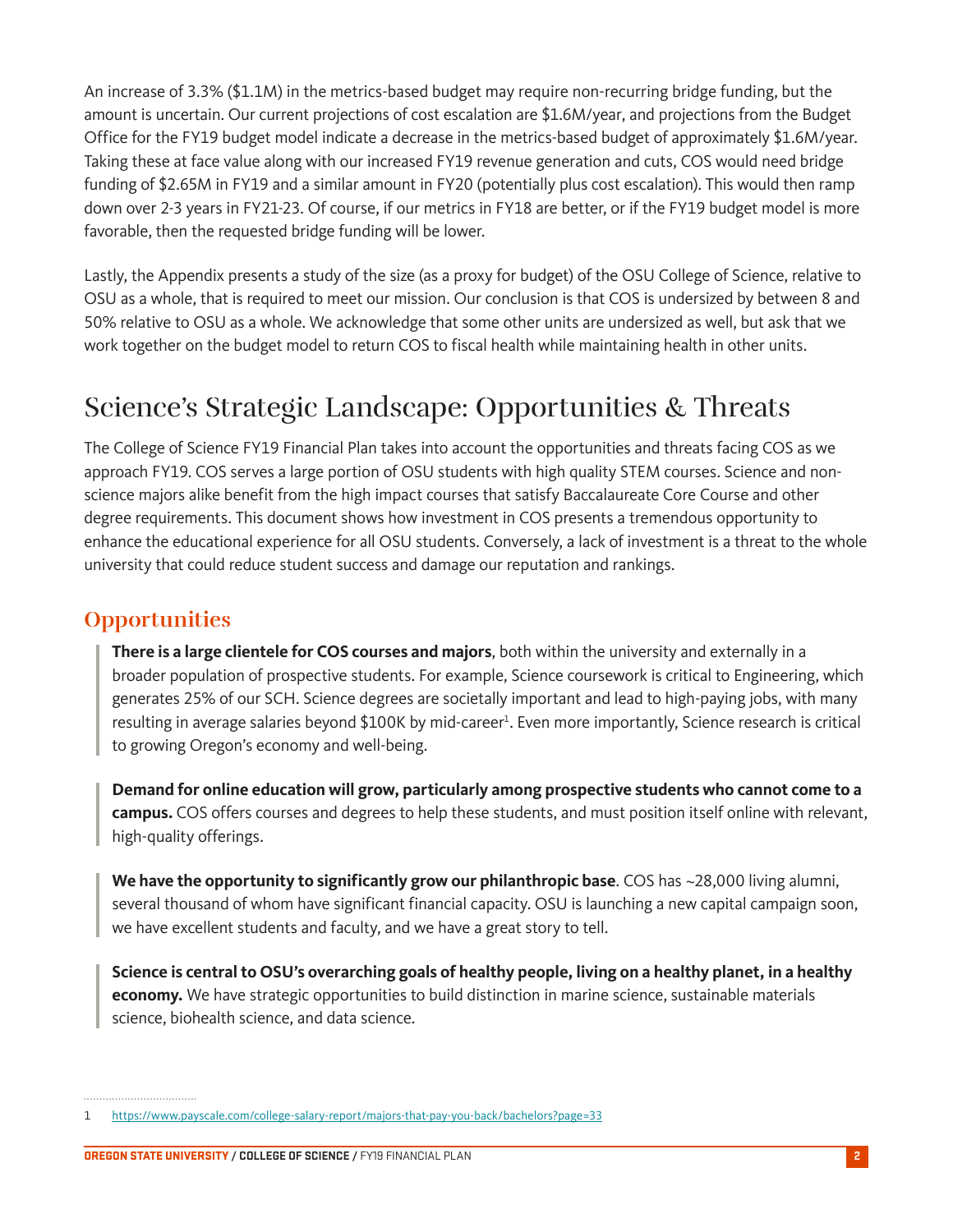## **Threats**

**Growth in costs among OSU support units, among units with revenue but that require subsidy, and in COS itself** *within the context of a flat university budget*. Based on the sum of SCHs, F&A, and other revenues, COS earns significantly more revenue for OSU than it expends. However, much of that revenue subsidizes other activity in the university. Cost growth across OSU within a flat budget environment threatens COS, because these costs reduce the allocatable budget pools and create pressure to reduce the fraction of revenue that COS retains.

**Insufficient student success and persistence.** The College of Science's DFW rates are too high in several areas, particularly for at-risk students, and too many COS majors transfer out of the College or leave OSU without ever completing a degree. Most of OSU's "roadblock courses" for student success are in Science<sup>2</sup>. Our SCHs are down quite a bit—4.8% overall since AY2014-15. Undergraduate SCHs have declined 5.4%, with a drop of about 8% in lower division courses and an increase of 1% in upper division courses. In contrast, OSU SCHs are up 3.5% overall for the same period. Our first-year in-major retention has dropped from 65% to about 60% (though most of the remaining students stay at OSU).

**Community colleges in Oregon offer many of the lower division courses that makes up the bulk of our SCHs**. If students complete an increasing number of their general coursework elsewhere, COS could suffer.

**Much of our infrastructure is of poor quality, both for education and research.** Visiting students walk through our halls and may have the impression, from aesthetics alone, that Science is not thriving at OSU. Much of our research space is inadequate for world-class innovation.

# Science's Strategies and Actions

Short-term (less than 2 years) strategies are labeled S, Long-term (up to 5 years) strategies are labeled L.

## **S1. Improve student recruitment, success and retention, aka "Student Success."**

More than 70% of our budget comes from student tuition, and much of the rest (e.g., state contributions) is tightly tied to student success. We need to improve student success, with a particular focus on first generation and URM students, and we need more students to finish their degree in Science. We need to ensure they are successful, know they are welcome, and that they are part of a College that supports them. We need to make strong and swift progress.

#### **ACTIONS:**

- 1. Strengthen our degrees, pathways within degrees, and key courses leading to health sciences professions.
- 2. Actively recruit new students from high schools and community colleges, particularly highachieving students.
- 3. Lower DFW rates in all Science "Roadblock Courses."
- 4. Improve the climate for majors in the college and measure satisfaction levels annually.
- 5. Increase staffing and support for reducing barriers to success, early intervention, and experiential learning.
- 6. Expand integrated professional development.
- 7. Increase online student success.

<sup>2</sup> http://undergraduate.oregonstate.edu/sites/undergraduate.oregonstate.edu/files/documents/osuroadblock\_courses\_v.2015-2016.pdf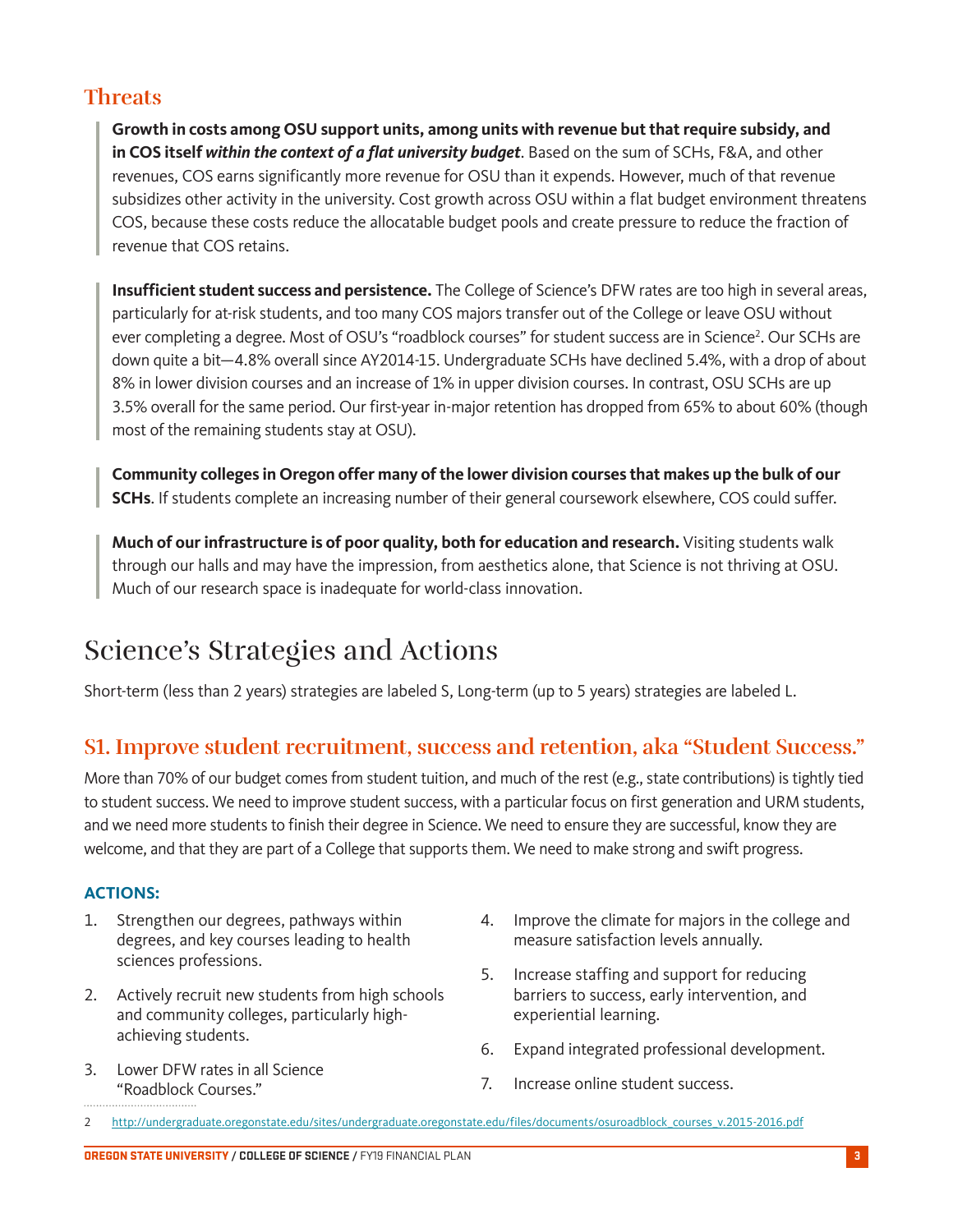#### **METRICS:**

- 1. Retention rates within each major for 1st and 2nd year students – for all students, for URM students, and for Pell-eligible students
- 2. 6-year graduation rates for all students, for URM students, and for Pell-eligible students
- 3. Number of COS majors
- 4. Number of COS majors who are high-achievers
- 5. SCHs
- 6. Combined weighted DFW rate in "Roadblock Courses" (MTH 111, 112, 241, 251, 252, 254, 306; ST 351; BI 211, 212; CH 121, 201, 232; PH 211, 212) for academic year in both on campus and online environments
- 7. College climate/satistfaction survey for students in spring term

# **S2. Grow revenue through extended campus and related activities.**

Extended campus—including ecampus, PACE, and summer classes—allow us to grow our revenue stream to support our broader mission. While our offerings have been growing, and we have learned a tremendous amount about which are successful, we need to fill some holes: ensure we offer degrees that are fully online, take advantage of opportunities to transition students into professional programs and help professionals transition between careers in an economy with increasing disruptions. We also need to expand our 4+1 accelerated master's programs and related offerings so students can matriculate through the master's level or earn professional certification.

#### **ACTIONS:**

- 1. Bring Zoology degree online by Fall 2019.
- 2. Develop a business plan for ecampus to increase ecampus offerings, with a focus on key courses, online degrees, partnerships, and licensing.
- 3. Add introductory physics and other key courses by Fall 2019.

#### **METRICS:**

1. Number of online degree majors

- 4. Expand 4+1 offerings.
- 5. Build and market virtual labs and create awareness of OSU's brand and deep expertise in this space.
- 6. Grow MS in Data Analytics program.
- 3. Number of 4+1 students in College

2. Number of ecampus SCHs

# **S3. Contain costs and discontinue some existing activities.**

The College of Science is committed to offering high quality courses and programs for OSU students. We will undertake the numbered items below, and will only undertake subsequent bulleted items if fiscal conditions force them.

### **ACTIONS PLANNED:**

- 1. Not replace some retiring faculty; backfill some retiring Tenure-track with Non-tenure-track faculty, saving more than \$600K/year.
- 2. Develop efficiencies to decrease number of GTAs in some departments.
- 3. Examine cost-benefit of COS funding of all centers.
- 4. Reduce clerical support in the Dean's office by shifting FTE to student engagement.
- 5. Not offer some classes.
- 6. Examine 201 accounts.
- 7. Reduce commitments to startup and external collaborations, saving \$435K/year.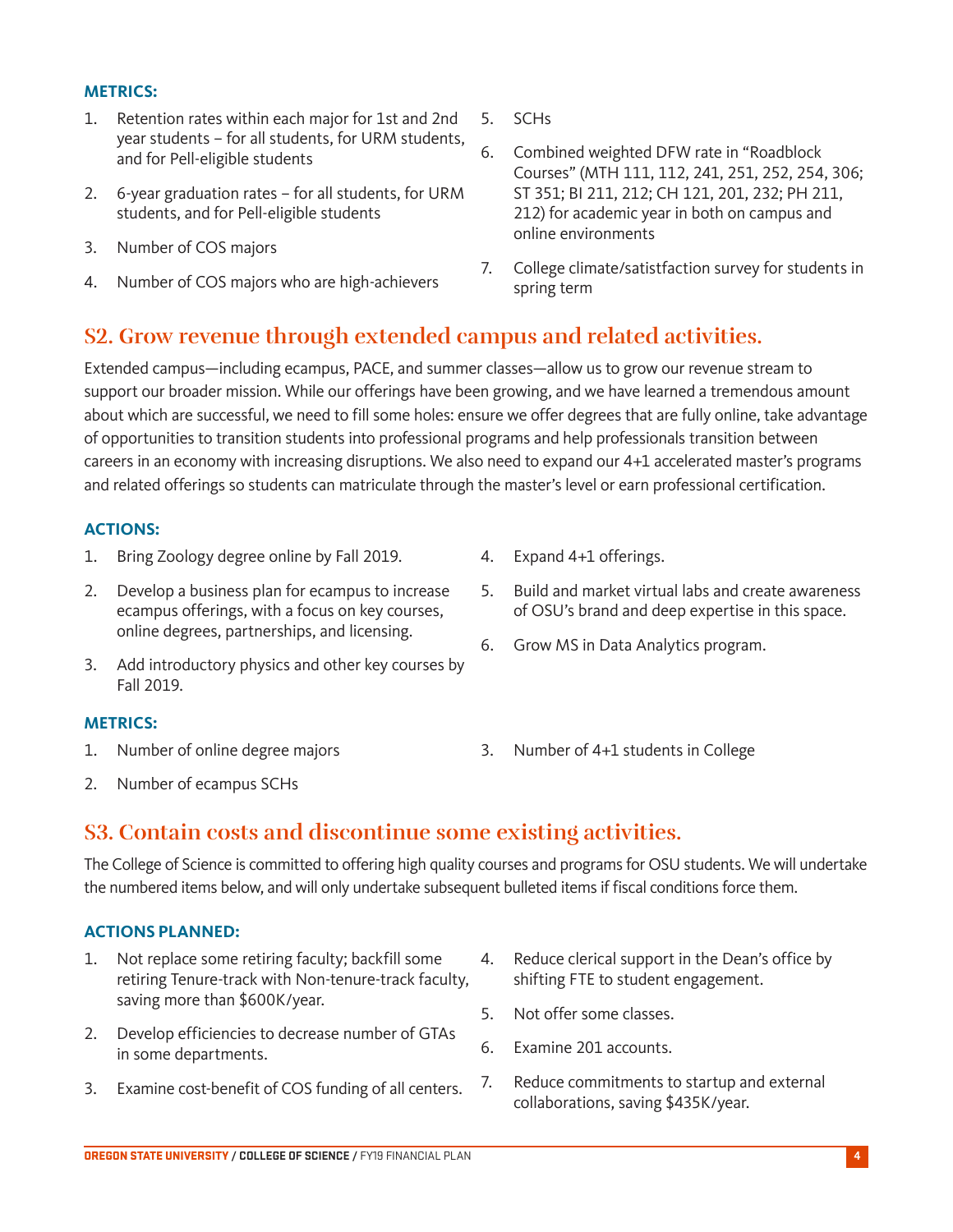#### **ACTIONS THAT COULD BE UNDERTAKEN IF BUDGET REQUIRES:**

In the absence of investment (i.e., we do not plan to do these unless the budget forces them), activities that could be reduced and/or eliminated but would negatively impact student success and retention (counter to our strategies) include:

- Reduced hours and staffing in the Math Learning Center that would reduce hands-on Mathematics tutor and instruction.
- Reduced hours and staffing in the Mole Hole and Worm Hole learning centers that would reduce hands-on Chemistry and Physics tutoring and instruction, respectively.
- Fewer expensive laboratory courses that provide experiential learning.
- Fewer course innovations such as flipped classrooms and experiential learning that require resources to develop.
- Elimination of release time for faculty to develop new Ecampus courses that have the potential for revenue development.

#### **METRICS:**

1. E&G Expenditures per SCH 2. Number of SCHs/GTAs

- Faculty hiring restricted to non-Tenure-track Instructors who are less expensive and do not require large start-up costs.
- Reduce or eliminate COS-specific career services programs that identify future employment and employers for science graduates.
- Cut GTA training.
- Increase class sizes.
- Cut Learning Assistant program.
- Trim trailer options in all departments.
- Eliminate any expenditure not legally required that does not return positive ROI to COS.
- 

### **S4. Increase research productivity and teaching efficiency.**

We are committed to excellence in research, but the College of Science is "underweight" in research relative to peer colleges (i.e., COS funding dollar/Tenure-track faculty is 28% lower than Colorado State University, 55% lower than Michigan State University, 75% lower than University of Maryland<sup>3</sup>). However, significant funds flow from the educational part of our mission, which is 70% funded by private tuition dollars, to support research, which is primarily a public good. While some research support is necessary, in the difficult financial circumstances the College finds itself, the research enterprise must support more of its own mission. Alternatively, the College of Science budget will require additional university or public funds in order to maintain the current level of research subsidy or to increase the level of subsidy to that of its peers. At the same time, we need to make sure we are using our teaching resources in the most efficient possible manner.

#### **ACTIONS:**

- 1. Establish full-time Research Support Services office with focus on major proposals to increase extramural funding.
- 2. Implement tenure-track faculty workload policy, including restrictions on teaching courses with few students.
- 3. Require all small classes (less than seven at graduate level, less than 12 at undergraduate level) to have Dean's approval to be taught in-load.
- 4. Review all position descriptions with non-standard teaching loads.
- 5. Incentivize course buy-outs by TTF.

<sup>3</sup> Data provided through personal communication by deans at Colorado State University College of Natural Sciences; Michigan State University College of Natural Science; University of Maryland College Park College of Computer, Mathematical, and Natural Sciences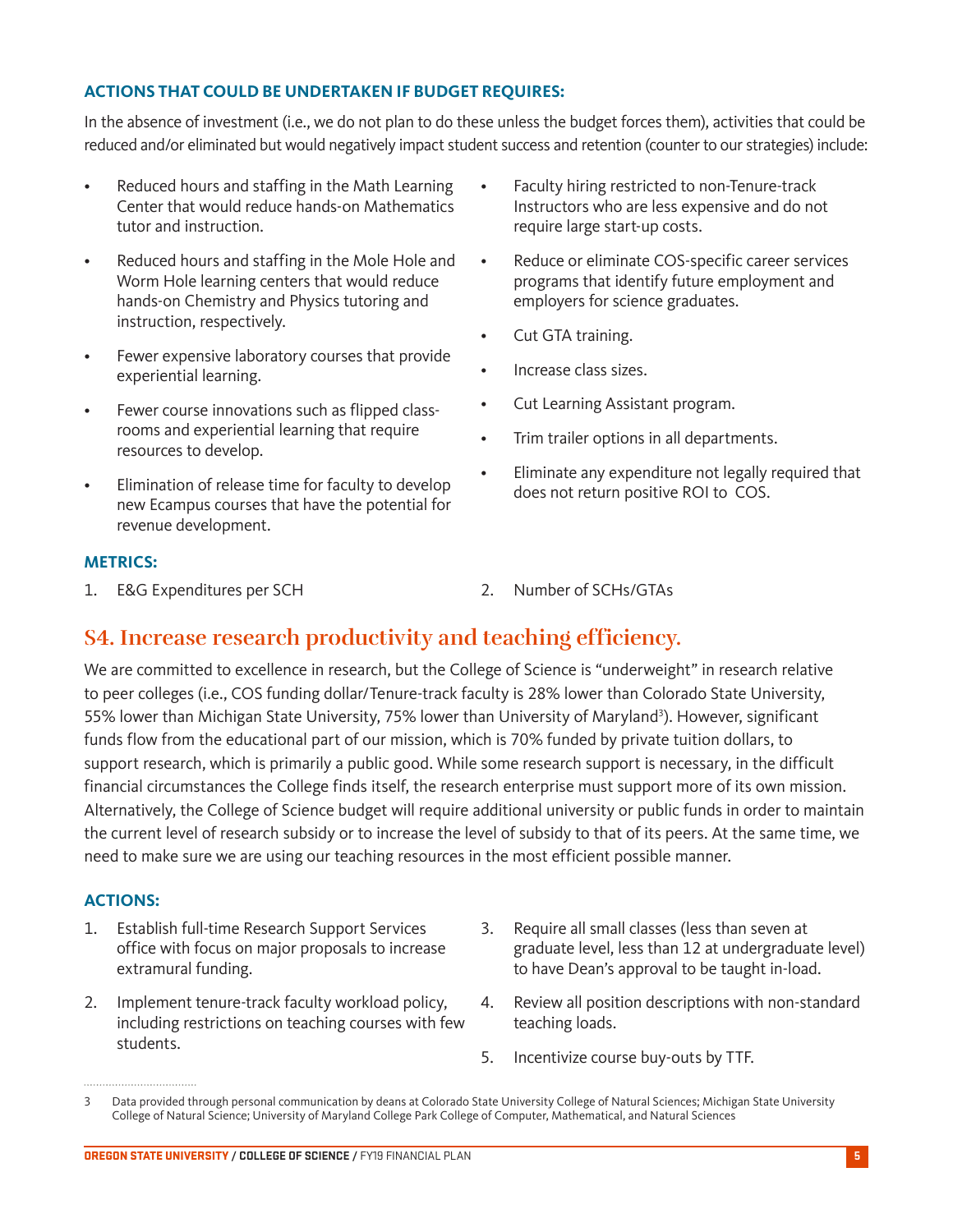#### **METRICS:**

- 1. Number of proposals submitted with budget more than \$500K
	- 3. F&A dollars
	- 4. Research expenditures per tenure stream faculty
- 2. Number of courses taught in load with enrollments  $\langle 12 \text{ (undergrad)}, \langle 7 \text{ (grad)} \rangle$

### **S5. Partner with the University to improve Science budget.**

Although COS generates significantly more E&G revenue than its expenditures, it has been chronically short of funds, and periodically in fiscal crisis. Compared to the size of its R1 university peers (based on numbers of students and SCH), COS appears to have one of the smallest cohorts of tenure-stream faculty<sup>4</sup>. This may explain part of the College's chronic budget difficulties—the fraction of university budget allocated to COS may be insufficient to its mission. This is not to minimize the need for reforms within the College, but to state that solutions require a partnership.

#### **ACTIONS:**

1. Work with the Provost, the Budget Office, and the Provost's Council of Deans to create a budget model that funds COS at levels that are in proportion to other similar units nationwide but still allows appropriate and necessary subsidies to flow to other OSU units. See Appendix.

#### **METRICS:**

1. Ratio of COS size: OSU size, relative to national peers

### **L6. Partner with the OSU Foundation for a highly successful campaign for Science.**

A highly successful campaign is key to enhanced student success, an improved physical plant for the College, and increased distinction in our signature areas.

#### **ACTIONS:**

- 1. Fully onboard new development staff (short-term).
- 2. Develop a compelling vision and concomitant strategic plan for the campaign.

#### **METRICS:**

- 3. Invest up to one quarter of the Dean's effort in fundraising.
- 4. Expand our capacity in alumni and community relations.
- 1. Annual private giving and grants 2. Metric TBD on alumni and community relations

<sup>4</sup> See Appendix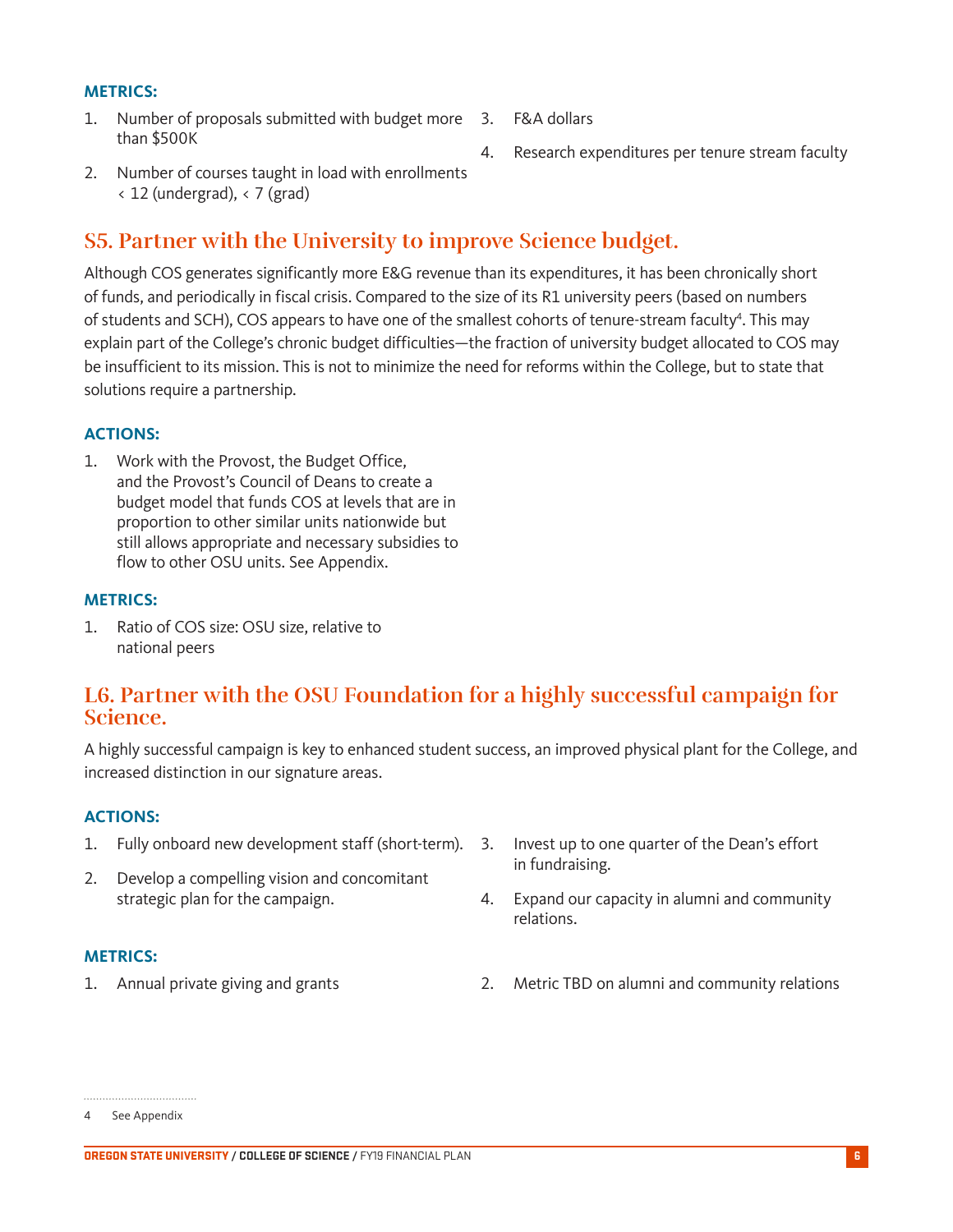## **L7. Renovate and rebuild research and teaching space in Science.**

Every building occupied by the College has limiting infrastructure for research or teaching.

#### **ACTIONS:**

- 1. Renovate Cordley Hall.
- 2. Raise funds for rebuilding and then rebuild infrastructure for departments outside of Cordley Hall.

#### **METRICS:**

1. Progress on items above

### **L8. Increase distinction in Marine, Biohealth, Materials, and Data Sciences.**

College.

The first three of these areas are existing strengths within the College. The fourth is an area we would like to build on in terms of research and education.

#### **ACTIONS:**

- 1. Invest in personnel in marine science, sustainable materials science, biohealth science, and data science.
- 2. Partner with other colleges, the Marine Studies Initiative, and relevant Centers and Institutes to build OSU's strength in the area of marine science area.
- 3. Raise funds for endowed professorships in each area of distinction.

3. Renovate other lab and teaching space in the

#### **METRICS:**

- 
- 1. Number of faculty in areas of distinction 2. Grants and contract spending in areas of distinction.

# Science's Financial Plan, Investments & Hiring Needs

### **Financial Plan**

Implementing the metrics-based budget model in FY18 increased the COS budget by about \$635K. Additional non-recurring bridge funds of \$65K were also allocated. Prior budget models increased COS by about +\$1.4M/ year, but a combination of modest declines in COS metrics, increases in other college's metrics (leading to smaller allocatable funds for COS), and university-wide cost escalation and set-asides (e.g., capital renewal funds) lowered the FY18 budget model by more than \$700K, and now FY19 is projected to have a negative delta relative to the budget model prior to metrics. Additionally, COS must increase its revenue by approximately \$1.6M/year to keep pace with expected cost increases. Together, these point to an urgent need to implement strategies S1 – S5 above and their associated actions. Some of these strategies require investment, primarily for hires.

**COS requests non-recurring bridge funds for FY19 and FY20 that increase its metrics-based budget by +\$1.1M/year (3.3%) beyond the FY18 budget and cover cost escalations in FY20**. If the Budget Office's and our FY19 projections are correct, this will require approximately \$2.65M/year in bridge funding. This amount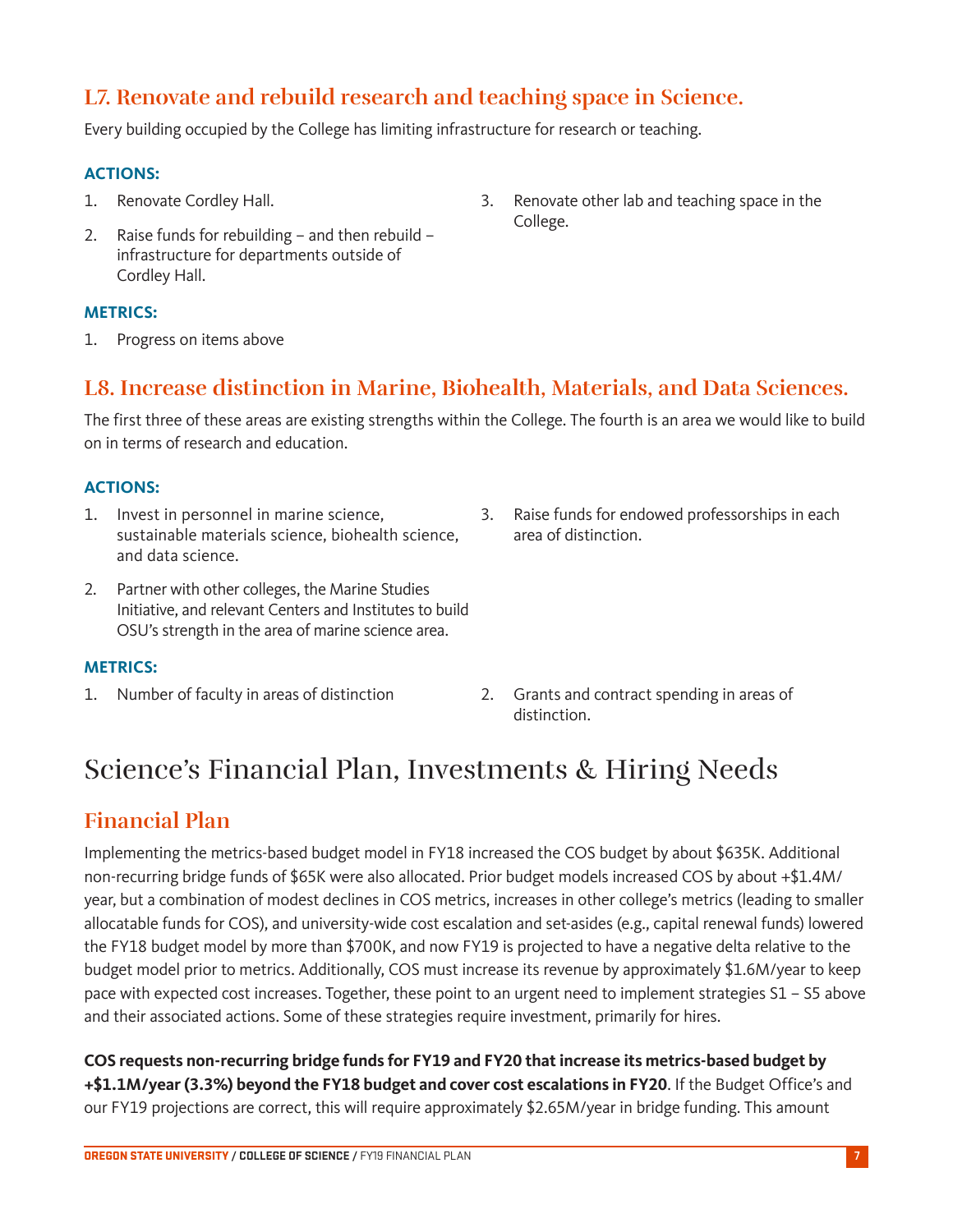is a combination of \$1.5M in investments, a projected decline in the metrics-based budget for FY19, and cost escalation. However, the total need is offset by increased FY19 revenue in COS, and reductions in expenditures of about \$1.7M/year (without these, the need would be more than \$4M).

Below is a summary of our Fiscal Plan with bridge funds.

| <b>Operating E&amp;G Indexes</b>                 | Actual        | Projected  | Projected  | FY 17-FY 18 | FY 18-FY 19 |
|--------------------------------------------------|---------------|------------|------------|-------------|-------------|
|                                                  | FY 2017       | FY 2018    | FY 2019    | % Change    | % Change    |
| Metrics Budget (NOT ECampus, Summer ROH, & Fees) | 32,300,444    | 33,570,949 | 32,012,189 | 3.9%        | $-4.6%$     |
| Requested Bridge Funds                           |               | 64,678     | 2,650,000  |             |             |
|                                                  |               |            |            |             |             |
| ECampus, Summer Session, and ROH                 | 7,351,419     | 7,488,123  | 8,146,066  | 1.9%        | 8.8%        |
| Internal/External Fees & Sales                   | 1,694,889     | 1,743,650  | 1,763,650  | 2.9%        | 1.1%        |
| Net Other Budget Inflows and Outflows            | (235, 605)    | (181, 872) | 253,201    |             |             |
| <b>Total Budget Inflows and Revenues</b>         | 41, 111, 147  | 42,685,529 | 44,852,106 | 3.8%        | 4.8%        |
| Salaries and OPE                                 | 39,145,018    | 40,802,815 | 42,560,984 | 4.2%        | 4.3%        |
| Services & Supplies                              | 1,844,749     | 2,056,150  | 1,991,850  | 11.5%       | $-3.1%$     |
| Capital Outlay (Capitalized)                     | 107,811       | 50,000     | 50,000     | $-53.6%$    | 0.0%        |
| Net Transfers Out/(In)                           | 72,032        | 94,167     | 64,167     | 30.7%       | $-31.9%$    |
| <b>Total Expenses</b>                            | 41,169,611    | 43,003,132 | 44,667,001 | 4.5%        | 3.7%        |
|                                                  |               |            |            |             |             |
| Projected Annual OPERATING E&G Surplus/(Deficit) | (58, 464)     | (317, 603) | 158,105    |             |             |
| Beginning Operating Fund Balance                 | 160,193       | 101,729    | (215, 874) |             |             |
| Projected OPERATING E&G Fund Balance             | 101,729       | (215, 874) | (57, 769)  |             |             |
|                                                  |               |            |            |             |             |
| <b>NON-Operating E&amp;G Indexes</b>             | Actual        | Projected  | Projected  |             |             |
|                                                  | FY 2017       | FY 2018    | FY 2019    |             |             |
| Net Activity in Non-Operating E&G Indexes        | (1, 261, 138) | (565,000)  | (700,000)  |             |             |
| Beginning Non-Operating E&G Fund Balance         | 4,889,891     | 3,628,753  | 3,063,753  |             |             |
| Projected TOTAL E&G Fund Balance                 | 3,730,482     | 2,847,879  | 2,305,984  |             |             |

**Table 1.** Executive summary of FY19 Budget, College of Science.

**Notes & Definitions**

**OPERATING E&G INDEXES** - includes all regular department operations (research, teaching, administration, Ecampus, Summer Session, and Cost Shares), as well as Dean's Office, Cosine, Dean's Budget Reserve, and NMR Facility.

**NON-OPERATING E&G INDEXES** - includes new faculty startup funds, professional development funds, Endowed Chair match funds, RERF allocations TCF allocations, LIG allocations, Center for Advanced Materials, and Arthropod Collection.

**METRICS BUDGET (NOT ECAMPUS, SUMMER, ROH, AND FEES)**- For FY 2018 and FY 2019, this is the projected budget based on the new metrics budget model for degree foundations, undergrad completions, research, strategic populations, and graduate completions. These are all of the metric areas with the exception of Alternative Delivery (ECampus and Summer). COS estimates for ECampus, Summer Session, and other earned revenues are stated separately on this table.

**NET OTHER BUDGET INFLOWS AND OUTFLOWS** - Inflows include Honors MOU, Grad Health Life, ECampus Development, Laurel Block Grant, as well as other budget transfers from the Provost's Office and other units for specific projects. Outflows include transfers to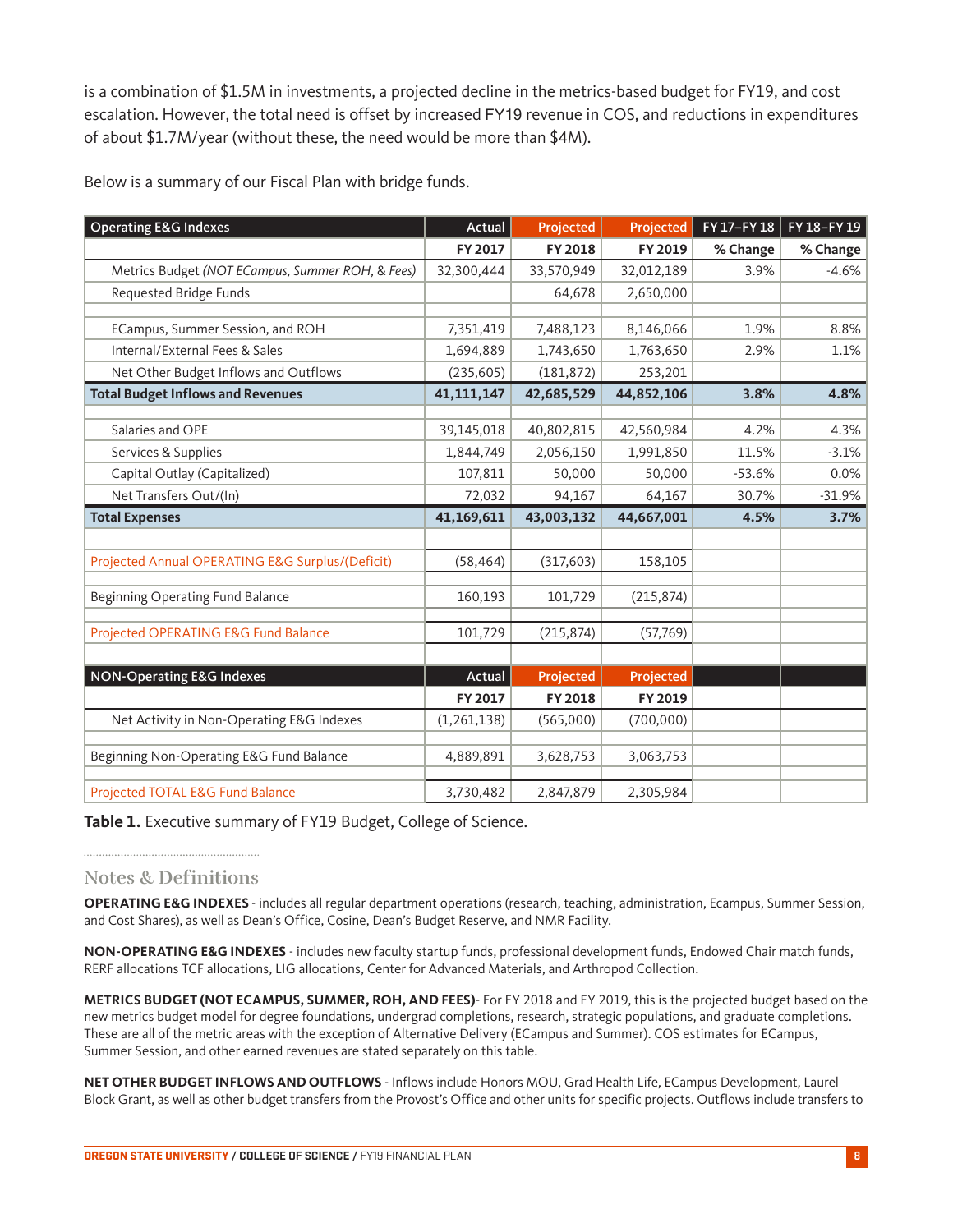support University-wide facilities, start up funding, contracted support for specific projects and faculty members, as well as other budget transfers out of the COS operating indexes.

Projection for operating indexes is based on departmental and College spending plans, as well as analysis of recent trends

Non-Operating indexes are very difficult to project, as they represent the accumulation of many non-recurring activities (e.g.: lab startups for new faculty, one-time faculty development opportunities, etc) and spending is at the discretion of a large number of individual faculty members to whom these funds are committed. As a general trend, we expect the balances in these funds to decrease over the next few years as startup funds are spent and expire.

### **Investments**

Below are the \$1.5M investments we will make to increase COS metrics.

| Strategy       | Note #         | Activity                                                        | <b>COS Foundation Funds</b> | <b>E&amp;G Funds</b> |
|----------------|----------------|-----------------------------------------------------------------|-----------------------------|----------------------|
| S1             |                | Increase advising & recruitment                                 |                             | \$211,000            |
| S <sub>1</sub> |                | Increase instructional & degree capacity in pre-health sciences | \$310,000                   | \$273,000            |
| S <sub>1</sub> |                | Improve quality of instruction & degrees                        |                             | \$100,000            |
| S <sub>2</sub> | $\overline{4}$ | Expand ecampus                                                  | \$125,000                   | \$233,500            |
| S <sub>4</sub> |                | Expand research funding                                         | \$200,000                   | \$68,500             |
|                |                | <b>TOTAL</b>                                                    | \$625,000                   | \$886,000            |

**Table 2.** Planned investments in late FY18 and FY19 to increase COS metrics.

#### . . . . . . . . . . . . . . . . **Notes**

- 1. This involves hiring three new staff (see Table 3) to recruit and advise students and provides a modest budget (\$5,000) for student engagement. New recruiting and advising staff will focus on outreach and engagement of high schools and community colleges as well as first-year and transfer students. We are restructuring the Dean's office to provide more student engagement and reduce clerical support.
- 2. This involves expanding our Biohealth Sciences (BHS) instructional capacity, restructuring our advising and instruction in BHS, expanding our GTA and office support for the new Biochemistry and Molecular Biology degree. We will renovate a lab to significantly expand our capacity to teach Anatomy and Physiology to our students, which will attract new majors. We will develop a new lab to teach cell culturing in the summer. We will also add a trailer sequence in a bottleneck course in Chemistry.
- 3. We will hire a precalculus math curriculum coordinator and instructor. Evidence shows that coordinating the many sections of these classes increases student success. While this investment will not significantly improve COS metrics, it will help student success (graduation and persistence) in other colleges.
- 4. We will expand our ecampus offerings in most departments. Although the majority of expenses will be covered in existing budgets by adjusting faculty and staff priorities, additional funds are needed to develop a new introductory sequence in Physics, to launch new ecampus efforts in Biochemistry, to grow the M.S. in Data Analytics program, and to launch the B.S. in Zoology online degree.
- 5. We will invest OSU Foundation funds in new equipment and establish a full-time Research Proposal Support office to increase extramural funding.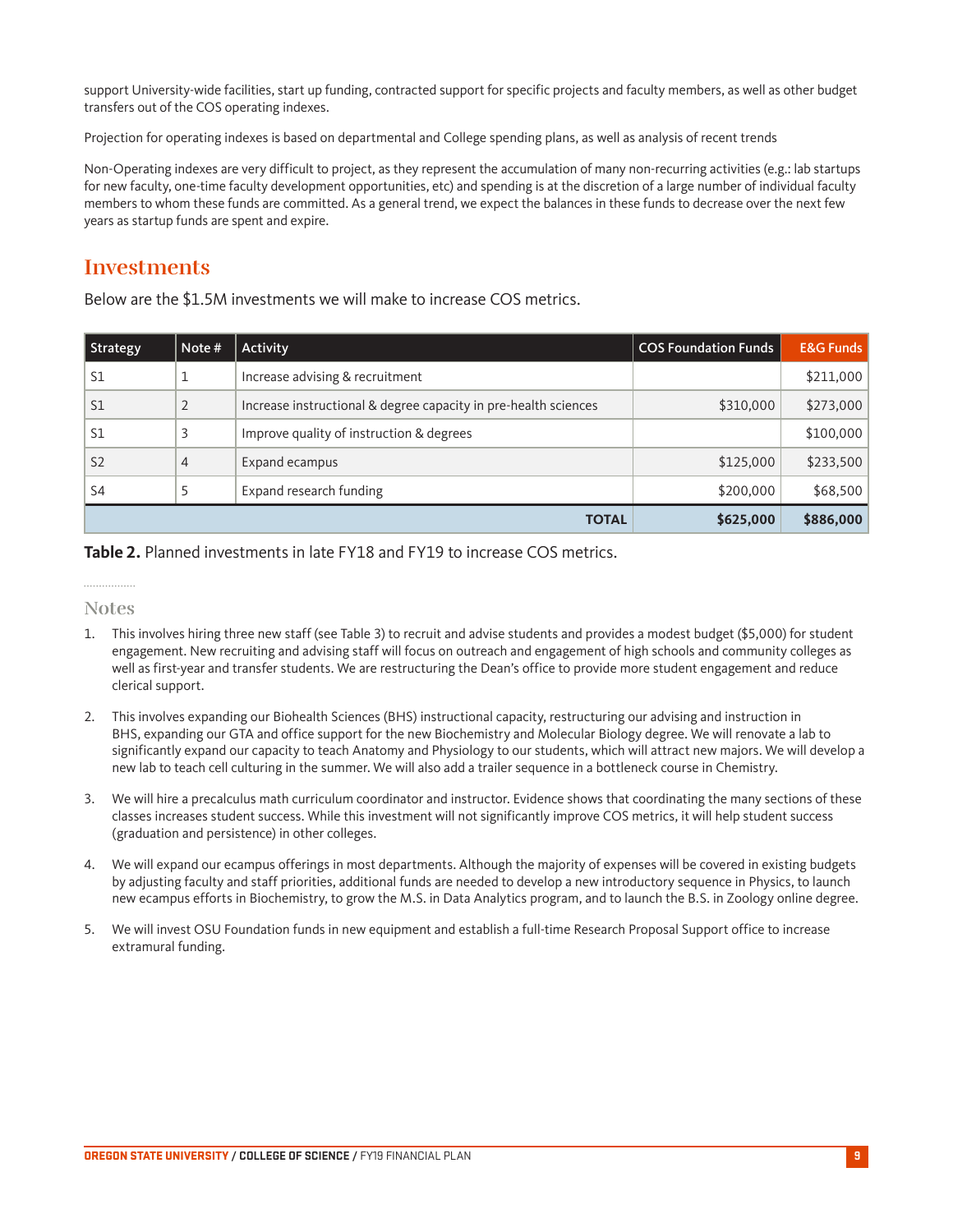## **Hiring Needs**

COS will make the hires below. Note, these are already included in the Investments in Table 2, above.

| Strategy       | Note #         | Position                                             | Level                   | <b>Salary</b><br>Expected | Cost<br>Share/<br>Unit          | FY19 Fully<br>Encumbered<br>Cost to COS | <b>Expected</b><br>hire date |
|----------------|----------------|------------------------------------------------------|-------------------------|---------------------------|---------------------------------|-----------------------------------------|------------------------------|
| S1             | 6              | Biohealth Sciences (BHS) instructors (x2)            | Instructor              | \$137,000                 |                                 | \$135,000                               | 7/1/18                       |
| S1             | $\overline{7}$ | Math "roadblock course" curriculum<br>coordinator    | Instructor              | \$60,000                  |                                 | \$100,000                               | 7/1/18                       |
| S1             | 8              | Half-time office support, Biochemistry               | OS1                     | \$14,000                  | $\overbrace{\phantom{1232211}}$ | \$25,000                                | 4/1/18                       |
| S1             | 9              | GTAs to grow BMB degree                              | <b>GTA</b>              | \$32,000                  |                                 | \$58,000                                | 4/1/18                       |
| S <sub>1</sub> | 10             | Transfer recruiter & advisor                         | Advisor                 | \$43,000                  | 40%,<br><b>OAA</b>              | \$43,000                                | 4/1/18                       |
| S1             | 11             | Recruiter & 1st-year advisor                         | Advisor                 | \$43,000                  |                                 | \$72,000                                | 8/1/18                       |
| S1             | 12             | SLS Professional Development<br>Instructor/Recruiter | Instructor              | \$60,000                  |                                 | \$91,000                                | 7/1/18                       |
| S <sub>2</sub> |                | Assistant Professor in Data Analytics                | <b>TT Faculty</b>       | \$75,000                  |                                 | \$123,500                               | 8/15/18                      |
| S <sub>2</sub> |                | Introductory Biology Instructor, half-time           | Instructor              | \$32,000                  |                                 | \$40,000                                | 9/16/18                      |
| S <sub>4</sub> | 13             | Research Proposal Support Director                   | Professional<br>Faculty | \$90,000                  |                                 | \$68,500                                | 3/1/18                       |
| <b>TOTAL</b>   |                |                                                      |                         |                           | \$756,000                       |                                         |                              |

**Table 3.** Expected hires in late FY18 and FY19.

#### . . . . . . . . . . . . . . . . . **Notes.**

- 6. This involves hiring three instructors (one to replace an instructor who left and two new positions). We will restructure other staffing and advising to reduce the overall cost. Together, these moves will significantly expand our capacity in the new Biohealth Sciences (BHS) degree. The net cost, because of staff reductions, is only \$135K.
- 7. Incumbent would be responsible for coordinating curriculum in MTH 111, OSU's top "roadblock" course, and MTH 112, one of the other top 20. Success here would follow with a curriculum coordinator for the calculus series. http://undergraduate.oregonstate.edu/ files/documents/osuroadblock\_courses\_v.2015-2016.pdf. Incumbent would also become a permanent instructor in MTH 111 and 112.
- 8. Additional clerical staff in Biochemistry is needed to handle a growing number of students in the Biochemistry and Molecular Biology (BMB) degree.
- 9. GTAs are needed for the growing BMB courses.
- 10. A transfer recruiter and advisor will focus on recruiting students to OSU from community colleges and advising those students as they transition to OSU. This position will be funded 40% from the Office of Academic Achievement.
- 11. A recruiter and 1st-year advisor will focus on high school recruitment into COS majors and on advising freshmen.
- 12. This hire will expand our integrated professional development efforts within the life sciences. COS majors have difficulty with the perception and questions about what students do with the degree after graduation. This incumbent will help life sciences majors develop job-ready "soft" skills. These efforts will be integrated into our recruiting efforts so that prospective students and parents more easily see the value and marketability of science degrees.
- 13. This will allow us to open a full-time Research Proposal Support office with a Ph.D.-level research developer. The goal is to expand our research funding and to help COS faculty by more fully support their research efforts.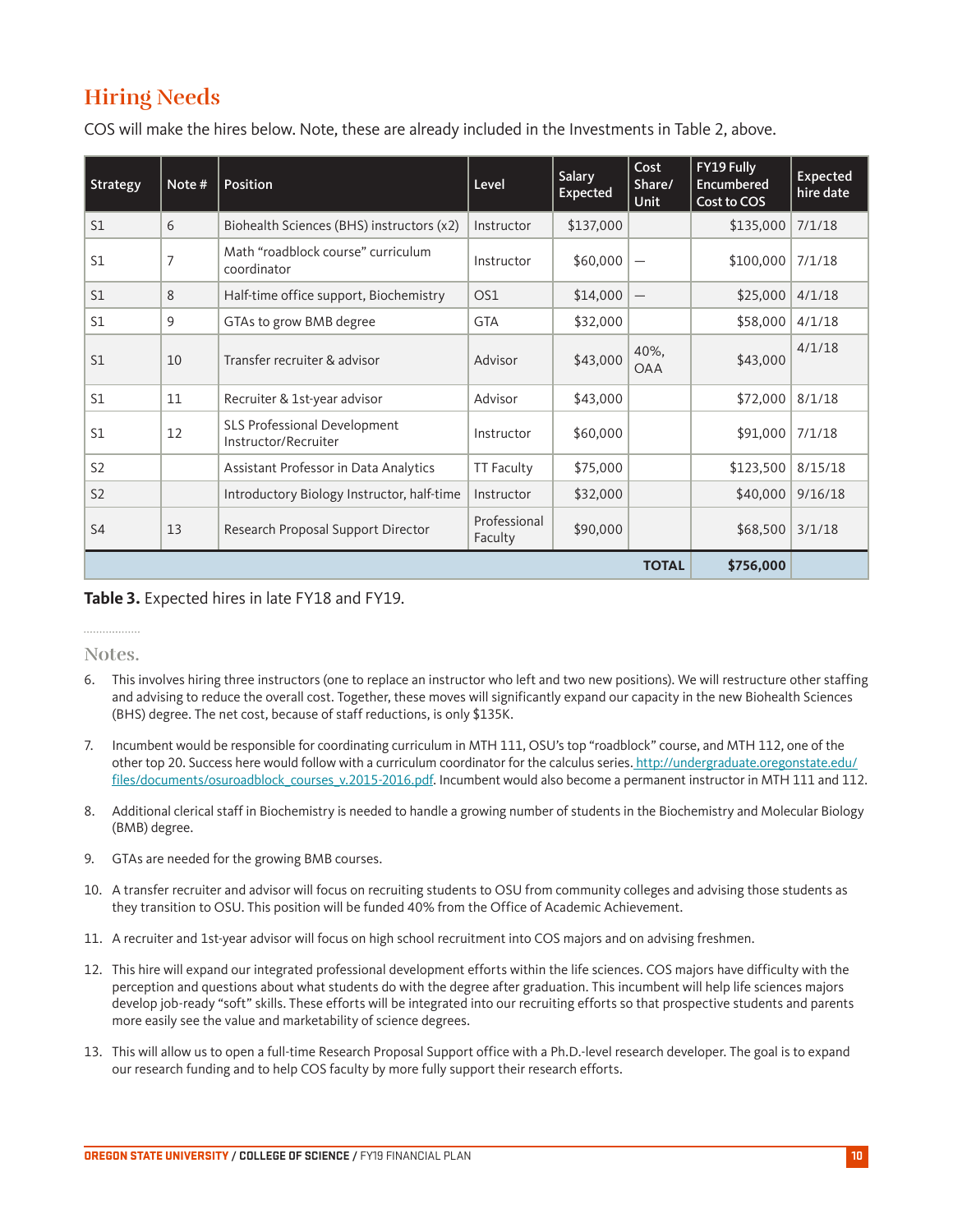# Appendix—COS's Fractional Budget Comparison to Peers

**What size should the College of Science be, relative to OSU, to accomplish its mission?** Unlike professional schools, there is no national database by which to compare colleges of science faculty, staff, or budget.

We conducted our own study of the size of OSU's College of Science compared to other similar units at peer institutions. In this study, we were not interested in knowing if COS is smaller than similar units nationwide – we know that is the case. Most of OSU's units are smaller than their peers because OSU has fewer resources. Instead, **we were interested in knowing if COS is smaller than other similar units** *relative to the university itself*. In other words, if we scaled other universities' budgets to OSU's budget, how large would their colleges of science be? Alternatively, if COS occupied the same fraction of OSU that other colleges of science occupy, how large would it be? Is OSU's College of Science' budget the right size compared to the size of the university budget itself?

We make two assumptions in this. First, we assume that the number of tenure-track faculty (TTF) scales with the resources of peer colleges. Budgets are not publicly available or easily compared between colleges of science. Instead, we used tenure-track faculty (TTF) as a proxy for size and budget. Second, we assume that the mission of our peer colleges is proportional to the size of the university. Science is a necessity in every major university, and bigger universities have more Science majors, Science SCHs, and so forth.

We collected two sets of data: (1) a survey of a small number of peers; and (2) TTF data from universities in the College and University Professional Association for Human Resources (CUPA) database.

### **Summary**

Results in both data sets are consistent – **the OSU College of Science makes up a significantly smaller fraction of the university than other colleges of science make up of their universities**. Oregon State's COS is about 8% smaller then Colorado State University's COS as a fraction of CSU. OSU COS is about 47% smaller than the average of 22 universities in the national comparator group, again relative to the size of those universities themselves. At the same time, OSU COS is also less research productive than the peer colleges we surveyed. The reasons for this are unclear, but a contributing factor is certainly related to budget – larger budgets allow for smaller teaching loads, larger departments with more and better facilities, and so forth.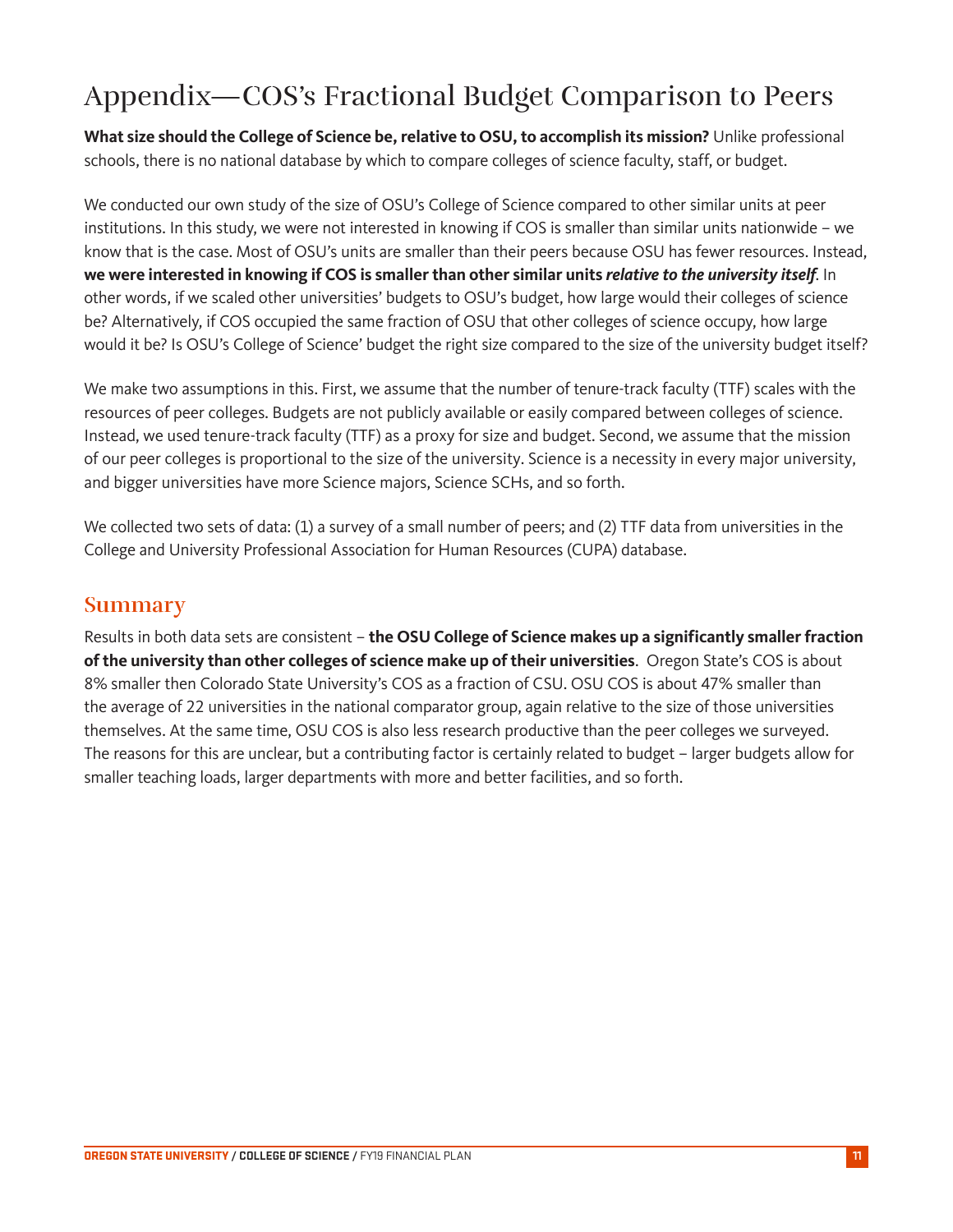### **Survey**

In December, 2017, a survey was sent to approximately 20 deans of colleges of liberal arts, colleges of science, and colleges of arts and sciences at public universities (mostly land grants). Three of the surveys returned so far are from Colleges of Science (Colorado State University, Michigan State University, University of Maryland College Park). The questions asked and the results returned are shown below in Table A1.

| What is the name of your university?                                                    | <b>Oregon State</b><br><b>University</b> | Colorado<br><b>State</b><br>University | <b>Michigan State</b><br><b>University</b> | <b>University</b><br>of Maryland,<br><b>College Park</b>            |
|-----------------------------------------------------------------------------------------|------------------------------------------|----------------------------------------|--------------------------------------------|---------------------------------------------------------------------|
| What fiscal or academic year are the data from?                                         | 2016, 17                                 | FY 2016-17                             | 2015-2016                                  | 2017                                                                |
| What is the name of your college?                                                       | College of<br>Science                    | College of<br>Natural<br>Sciences      | Natural Science                            | College of<br>Computer,<br>Mathematical,<br>and Natural<br>Sciences |
| <b>Metrics</b>                                                                          |                                          |                                        |                                            |                                                                     |
| How many student credit hours (SCHs) did your university<br>generate?                   | 1,056,190                                | 757,929                                | 1,383,852                                  | 941,467                                                             |
| How many SCHs did your college generate?                                                | 214,069                                  | 190,733                                | 278,585                                    | 223,043                                                             |
| How many SCHs were lower division?                                                      | 135,004                                  | 128,331                                | detail not<br>available                    | 147,722                                                             |
| How many SCHs were upper division?                                                      | 60,105                                   | 50,152                                 | detail not<br>available                    | 60,016                                                              |
| How many SCHs were graduate level?                                                      | 18,960                                   | 12,250                                 | 266,130                                    | 15,305                                                              |
| Does your university run on Semesters (16 weeks) or<br>Quarters (10 weeks)?             | Quarters<br>(10 weeks)                   | Semesters<br>(16 weeks)                | Semesters                                  | Semesters                                                           |
| How many tenure-track/tenure-stream faculty are there at<br>your university?            | 974                                      | 1081                                   | 1935                                       | 1,568                                                               |
| How many non-tenure-track faculty (instructors, etc.) are<br>there at your university?  | 570                                      | 765                                    | 1035                                       | 3,157                                                               |
| How many tenure-track faculty are there in your college?                                | 122                                      | 182                                    | 343                                        | 341                                                                 |
| How many non-tenure-track faculty are there in your college?                            | 59                                       | 54                                     | 80                                         | 830                                                                 |
| What is your university's general fund budget, not including<br>research awards?        | \$514,885,000                            | \$463,184,755                          | \$1,263,800,000                            | \$1,607,046,323                                                     |
| What is your college's budget not including research awards?<br>(base operating budget) | \$38,790,000                             | \$37,119,155                           | \$73,036,837                               | \$89,345,793                                                        |
| What is your university's total tuition revenue?                                        | \$275,341,886                            | \$372,833,157                          | \$830,376,148                              | \$590,000,000                                                       |
| What is your university's total research awards?                                        | \$246,600,000                            | \$314,097,732                          | \$323,639,349                              | \$514,747,497                                                       |
| What is your college's total research awards?                                           | \$16,842,001                             | \$34,954,824                           | \$104,519,280                              | \$187,309,490                                                       |
| What is your university's total enrollment?                                             | 30,354                                   | 35,093                                 | 48,617                                     | 40,521                                                              |
| What is your university's enrollment for undergraduates?                                | 25,327                                   | 30,516                                 | 38,006                                     | 29,868                                                              |
| What is your university's enrollment for graduates?                                     | 5,027                                    | 4,577                                  | 10,611                                     | 10,653                                                              |
| What is your college's total enrollment?                                                | 3,594                                    | 5,521                                  | 6,362                                      | 8,247                                                               |
| What is your college's enrollment for undergrads?                                       | 3,174                                    | 4,822                                  | 5,439                                      | 5,969                                                               |
| What is your college's enrollment for graduate students?                                | 420                                      | 699                                    | 923                                        | 1,286                                                               |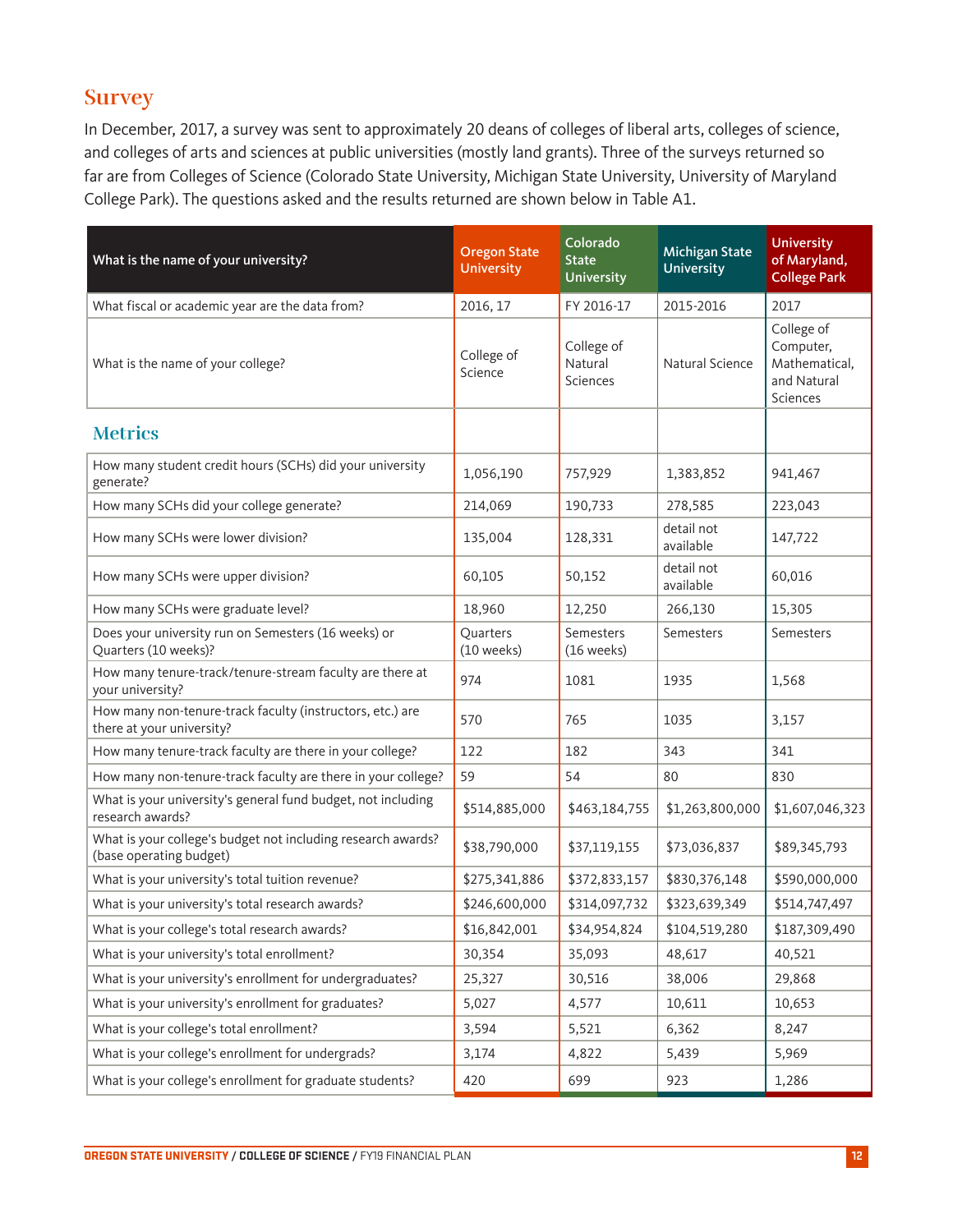| <b>Analyses</b>                                                                                                                         |           |           |           |           |
|-----------------------------------------------------------------------------------------------------------------------------------------|-----------|-----------|-----------|-----------|
| Ratio of College: University SCH                                                                                                        | 0.203     | 0.252     | 0.201     | 0.237     |
| Ratio of College: University enrollment                                                                                                 | 0.118     | 0.157     | 0.131     | 0.204     |
| Ratio of College: University undergrad enrollment                                                                                       | 0.125     | 0.158     | 0.143     | 0.200     |
| Ratio of College: University grad enrollment                                                                                            | 0.084     | 0.153     | 0.087     | 0.121     |
| Ratio of College: University TTF                                                                                                        | 0.125     | 0.168     | 0.177     | 0.217     |
| Ratio of College: University NTTF                                                                                                       | 0.104     | 0.071     | 0.077     | 0.263     |
| Ratio of College TTF:NTTF                                                                                                               | 2.068     | 3.370     | 4.298     | 0.411     |
| Ratio of College: University General Fund Budget                                                                                        | 0.075     | 0.080     | 0.058     | 0.056     |
| Ratio of College: University Research Funding                                                                                           | 0.068     | 0.111     | 0.323     | 0.364     |
| College Fraction of TTF: College Fraction of SCH<br>(SCH for OSU are divided by 1.5 to account for difference in<br>quarters/semesters) | 0.62      | 0.67      | 0.88      | 0.92      |
| College Fraction of TTF: College Fraction of Research Funding                                                                           | 1.83      | 1.51      | 0.55      | 0.60      |
| College Fraction of TTF: College Fraction of Graduate<br>Enrollment                                                                     | 1.50      | 1.10      | 2.04      | 1.80      |
| College Fraction of TTF: College Fraction of Undergrad<br>Enrollment                                                                    | 1.00      | 1.07      | 1.24      | 1.09      |
| Extramural funding/TTF                                                                                                                  | \$138,049 | \$192,059 | \$304,721 | \$549,295 |
| How much smaller is OSU in extramural funding \$ per TTF?                                                                               |           | $-28%$    | $-55%$    | $-75%$    |

**Table A1**. Survey questions asked of 20 deans science, liberal arts and combined science/liberal arts at public and land grant universities.

#### **Key results:**

OSU's College of Science has fewer tenure-track faculty (TTF) relative to the amount of teaching it does than the other three universities.

OSU COS has fewer TTF relative to its share of undergraduate majors than the other three universities.

OSU COS has fewer graduate students relative to the size of the college than the other three universities.

OSU COS generates a smaller fraction of its university's research funding when scaled to the number of TTF. On a per-faculty basis, OSU generates 28% less research funding than CSU's equivalent college, 55% less than MSU's, and 75% less than UMD's.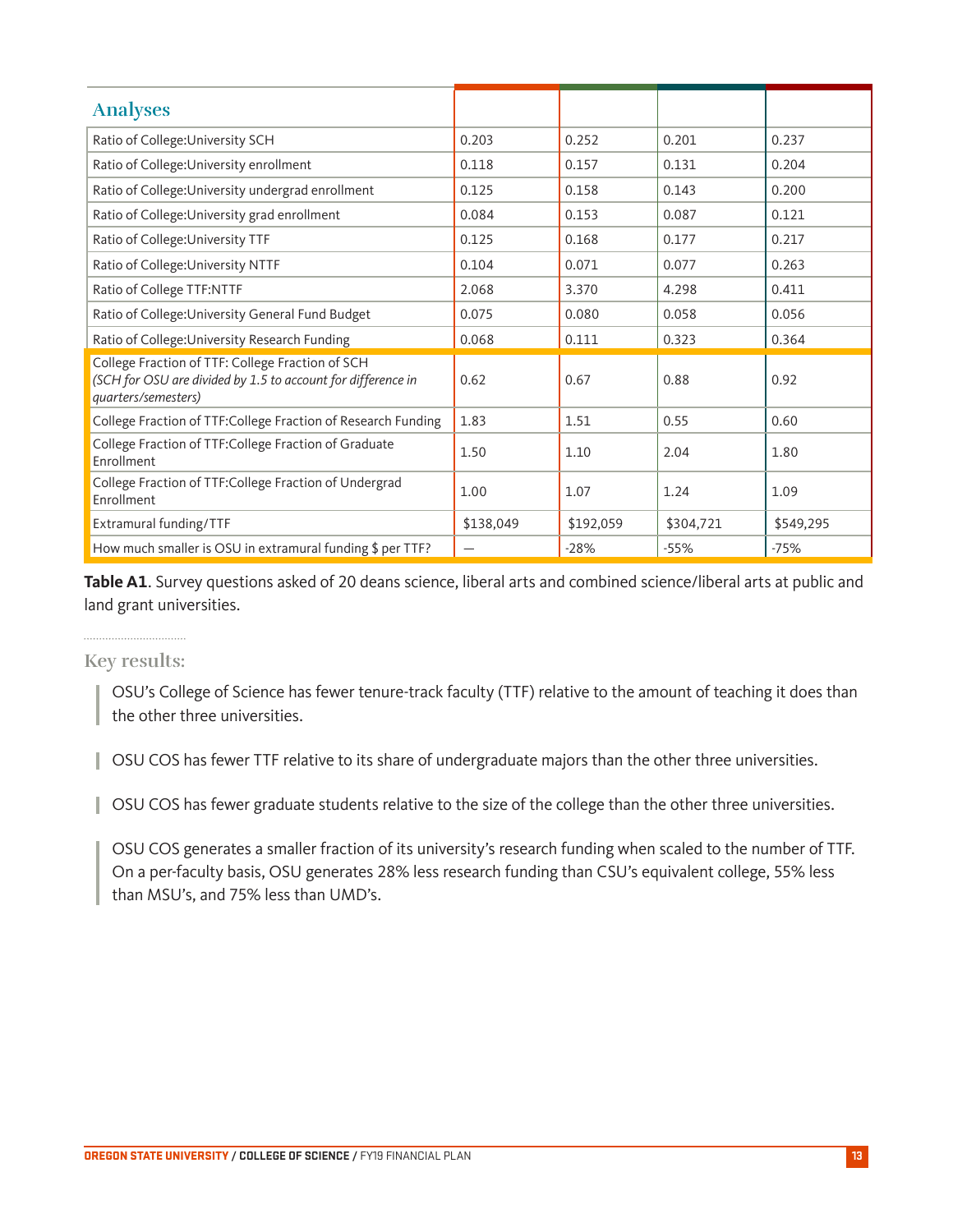## **CUPA Data Comparing OSU College of Science to Peers**

The College and University Professional Association for Human Resources (CUPA) maintains a database of personnel for universities. With the assistance of Tracey Yee, we queried this database to compare OSU's College of Science to equivalent units in peer universities nationwide. The procedure was as follows.

Identify the Classification of Instructional Program (CIP) codes for OSU's College of Science. These are 26.02 (Biochemistry and Biophysics); 26.01, 26.07, 26.13 (Integrative Biology); 27.05 (Statistics); 40.02 and 40.08 (Physics); 26.04 and 26.05 (Microbiology); 40.05 (Chemistry); and 27.01 and 27.03 (Mathematics). Personnel for 26.11 (the category is Biomathematics and Computational Biology) was split equally between MB, BB, and IB.

Sum the headcount (>= 0.75 FTE) for these CIP codes at OSU. That number is 178. OSU COS has about 122 faculty, so 178 indicates that 56 faculty in other colleges are categorized in these same science categories. The same is likely to be true at other universities, but if not, this will generate a conservative comparison (i.e., will indicate that COS is relatively larger than it really is).

Sum the headcount of ALL faculty >= 0.75 FTE at OSU in all CIP codes. That number is 1073.

Pull the same data for a **national comparator group**. This group consisted of 22 universities that OSU uses for comparing salaries and other HR purposes: Colorado State University, Florida State University, Georgia Institute of Technology, Iowa State University, Kansas State University, Texas A&M University, University of Arizona, SUNY – Buffalo, UC-Riverside, UC-Santa Barbara, University of Colorado, University of Delaware, University of Hawaii – Manoa, University of Kansas, University of Louisville, University of Massachusetts – Amherst, University of Nebraska – Lincoln, University of Oklahoma – Norman, University of Oregon, Virginia Tech, Washington State University, Wayne State University. These universities have an average enrollment that is nearly identical to OSU's – OSU's is 30,354 and the average of these universities is 30,121. The average number of faculty in the same CIP codes as OSU's COS at these universities is 290. The average total number of faculty at these universities is 1133. In other words, while the universities are slightly smaller (on average), they have about 5.6% more faculty. However, **their colleges of science faculty are 62% larger**.

Pull the same data for OSU's aspirational peers. This group consisted of 14 land-grant universities that are somewhat larger than OSU and typically have higher national rankings. The group is: Colorado State University, Cornell University, Iowa State University, Michigan State University, North Carolina State University, Pennsylvania State University (main campus), Purdue University (main campus), Texas A&M University, Ohio State University, University of Arizona, UC-Davis, University of Illinois, University of Wisconsin – Madison. These universities have an average enrollment that is significantly larger than OSU's – OSU's is 30,354 and the average of these universities is 43,719. The average number of faculty in the same CIP codes as OSU's COS at these universities is 431. The average total number of faculty at these universities is 1708. While these universities are 44% larger (on average), they have about 59% more faculty. However, **their colleges of science faculty are 242% larger**.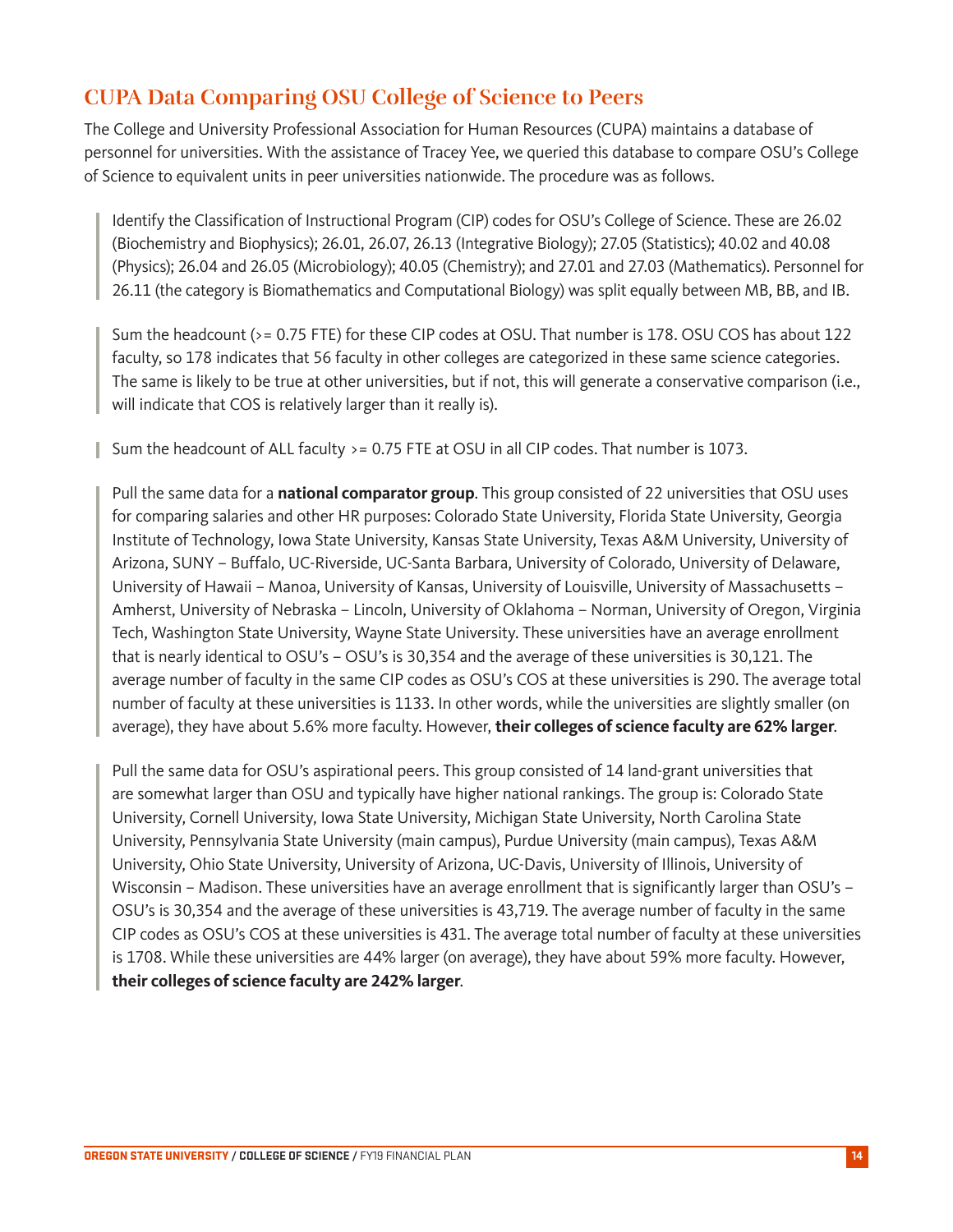|                                                             | OSU                | <b>OSU National</b>      | <b>OSU Aspirational</b>        |                                                         |
|-------------------------------------------------------------|--------------------|--------------------------|--------------------------------|---------------------------------------------------------|
|                                                             |                    | <b>Comparator Group*</b> | Comparator Group**             |                                                         |
| Avg Univ Size relative to<br><b>OSU</b> based on enrollment | $\mathbf{1}$       | 0.99                     | 1.44                           |                                                         |
|                                                             | #OSU<br>Incumbents | Average<br># Incumbents  | Average #<br><b>Incumbents</b> | <b>Average # Incumbents</b><br>scaled to OSU enrollment |
| "Biochemistry & Biophysics" <sup>5</sup>                    |                    |                          |                                |                                                         |
| Professor                                                   | 6.0                | 8.7                      | 10.9                           | 7.59                                                    |
| Associate Professor                                         | 6.3                | 7.0                      | 8.1                            | 5.65                                                    |
| Assistant Professor (including New)                         | 5.3                | 6.8                      | 6.1                            | 4.21                                                    |
| Total TT <sup>9</sup>                                       | 17.7               | 22.5                     | 25.1                           | 17.45                                                   |
| "Integrative Biology"5                                      |                    |                          |                                |                                                         |
| Professor                                                   | 23.0               | 24.4                     | 47.9                           | 33.29                                                   |
| Associate Professor                                         | 15.3               | 20.9                     | 22.1                           | 15.37                                                   |
| Assistant Professor (including New)                         | 33.3               | 21.0                     | 23.9                           | 16.62                                                   |
| Total TT <sup>6</sup>                                       | 71.7               | 66.4                     | 94.0                           | 65.28                                                   |
| "Chemistry"                                                 |                    |                          |                                |                                                         |
| Professor                                                   | 9                  | 15.2                     | 20.4                           | 14.17                                                   |
| Associate Professor                                         | 4                  | 4.8                      | 10.6                           | 7.36                                                    |
| Assistant Professor (including New)                         | 5                  | 6.8                      | 12.2                           | 8.47                                                    |
| <b>Total TT</b>                                             | 18                 | 26.8                     | 43.2                           | 30.00                                                   |
| "Mathematics"                                               |                    |                          |                                |                                                         |
| Professor                                                   | 17                 | 24.3                     | 33.6                           | 23.33                                                   |
| Associate Professor                                         | 5                  | 11.9                     | 12.2                           | 8.47                                                    |
| Assistant Professor (including New)                         | 6                  | 14.0                     | 19.8                           | 13.75                                                   |
| <b>Total TT</b>                                             | 28                 | 50.2                     | 65.6                           | 45.56                                                   |
| "Microbiology"5                                             |                    |                          |                                |                                                         |
| Professor                                                   | 8.0                | 15.5                     | 18.3                           | 12.73                                                   |
| Associate Professor                                         | 3.3                | 14.3                     | 12.5                           | 8.68                                                    |
| Assistant Professor (including New)                         | 3.3                | 13.5                     | 12.0                           | 8.33                                                    |
| <b>Total TT</b>                                             | 14.7               | 43.3                     | 42.8                           | 29.74                                                   |
| "Physics"                                                   |                    |                          |                                |                                                         |
| Professor                                                   | 6                  | 21.9                     | 34.3                           | 23.82                                                   |
| Associate Professor                                         | 6                  | 11.4                     | 8.0                            | 5.56                                                    |
| Assistant Professor (including New)                         | 4                  | 9.0                      | 10.4                           | 7.22                                                    |
| Total TT                                                    | 16                 | 42.3                     | 52.7                           | 36.60                                                   |
| "Statistics"                                                |                    |                          |                                |                                                         |
| Professor                                                   | $\overline{2}$     | 13.0                     | 46.0                           | 31.94                                                   |
| Associate Professor                                         | $\overline{4}$     | 14.0                     | 30.0                           | 20.83                                                   |
| Assistant Professor (including New)                         | 6                  | $11.0\,$                 | 32.0                           | 22.22                                                   |
| Total TT                                                    | 12                 | 38.0                     | 108.0                          | 75.00                                                   |

<sup>5</sup> The OSU numbers are fractional because the faculty coded as Biomathematics, Bioinformatics, and Computational Biology were split equally between Biochemistry, Microbiology, and Integrative Biology.

<sup>6</sup> The Department of Integrative Biology has only 20.8 FTE (head count of 24). Many non-COS Faculty are coded here.